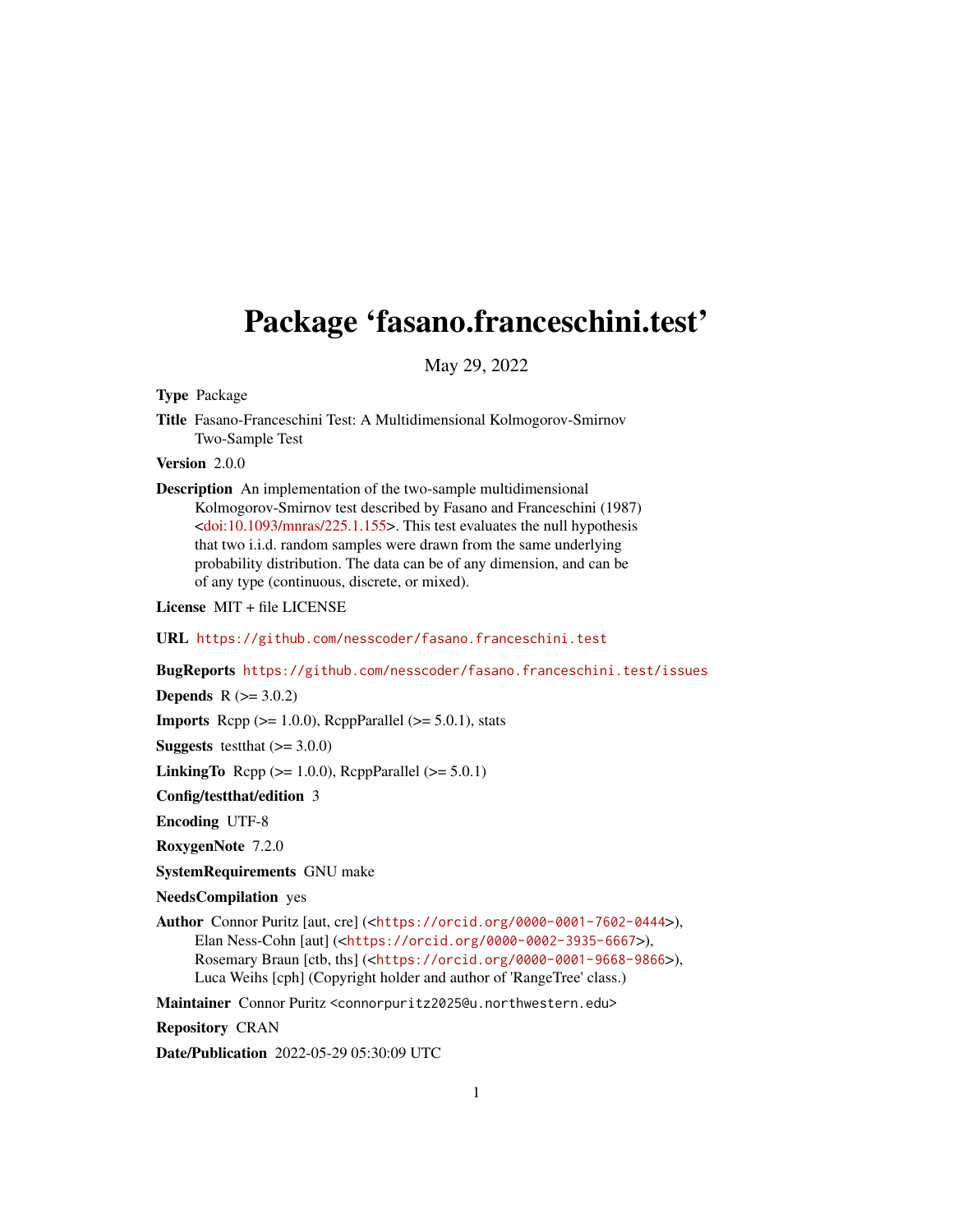### <span id="page-1-0"></span>R topics documented:

```
fasano.franceschini.test . . . . . . . . . . . . . . . . . . . . . . . . . . . . . . . . . . . 2
```
#### **Index** [5](#page-4-0). The second state of the second state of the second state of the second state of the second state of the second state of the second state of the second state of the second state of the second state of the second

fasano.franceschini.test

*Fasano-Franceschini Test*

#### Description

Performs a two-sample multidimensional Kolmogorov-Smirnov test as described by Fasano and Franceschini (1987). This test evaluates the null hypothesis that two i.i.d. random samples were drawn from the same underlying probability distribution. The data can be of any dimension, and can be of any type (continuous, discrete, or mixed).

#### Usage

```
fasano.franceschini.test(
 S1,
  S2,
 nPermute = 100,
  threads = 1,
 cores,
  seed = NULL,
 p.config且 = 0.95,
 verbose = TRUE,
 method = c("r", "b")\mathcal{L}
```
#### Arguments

| S <sub>1</sub> | matrix or data. frame.                                                                                                                                                                                                |
|----------------|-----------------------------------------------------------------------------------------------------------------------------------------------------------------------------------------------------------------------|
| S <sub>2</sub> | matrix or data. frame.                                                                                                                                                                                                |
| nPermute       | a nonnegative integer setting the number of permuted samples to generate<br>when estimating the permutation test p-value. Default is $100$ . If set to 0, no<br>p-value is estimated.                                 |
| threads        | a positive integer or "auto" setting the number of threads used for performing<br>the permutation test. If set to "auto", the number of threads is determined by<br>RcppParallel:: defaultNumThreads(). Default is 1. |
| cores          | allowed for backwards compatibility. threads is now the preferred argument<br>name.                                                                                                                                   |
| seed           | optional integer to seed the PRNG used for the permutation test. Default is NULL.<br>Only available for serial version (threads $= 1$ ).                                                                              |
| p.conf.level   | confidence level for the confidence interval of the permutation test p-value.                                                                                                                                         |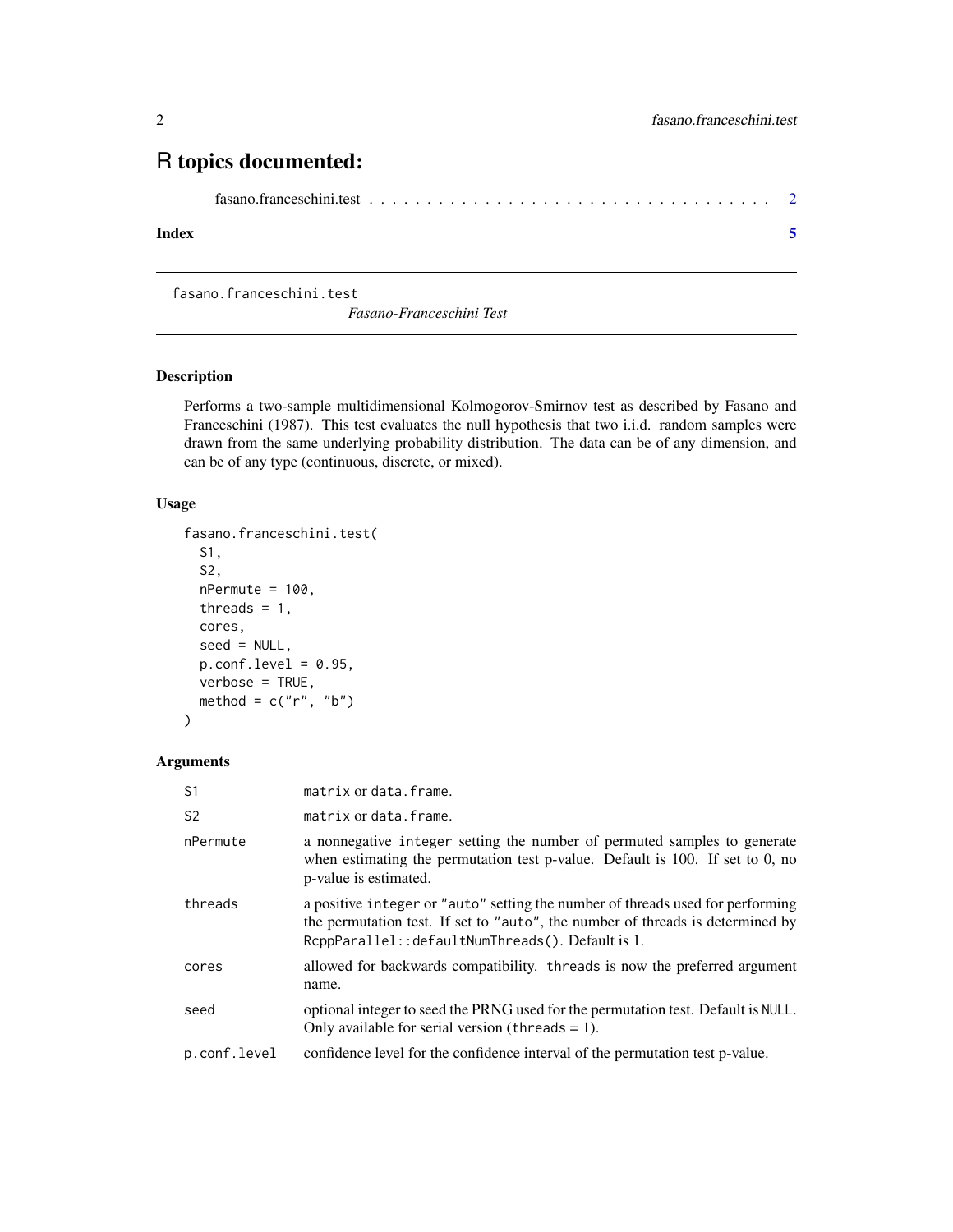| verbose | a boolean indicating whether to display a progress bar. Default is TRUE. Only<br>available for serial version (threads $= 1$ ).                                                                                                                                                              |
|---------|----------------------------------------------------------------------------------------------------------------------------------------------------------------------------------------------------------------------------------------------------------------------------------------------|
| method  | a character indicating which method to use to compute the test statistic. Must<br>be either 'r' for the range-tree method (default), or 'b' for the brute force<br>method. Both return the same results, but may vary in computation speed. See<br>the Details section for more information. |

#### Details

The test statistic can be computed using two different methods. Both methods return identical results, but vary in computation time.

- Range tree method (method = 'r'): This method has a time complexity of  $O(n * log(n)^(d-1))$ , where *n* is the size of the larger sample and *d* is the dimension of the data.
- Brute force method (method = 'b'): This method has a time complexity of  $O(n^2)$ .

When  $d = 2$  (regardless of *n*), or  $d > 2$  and *n* is large, the range tree method tends to outperform the brute force method. When  $d > 2$  and *n* is small, the brute force method tends to outperform the range tree method.

The p-value for the test is computed empirically using a permutation test. As it is almost always infeasible to compute the exact permutation test p-value, a Monte Carlo approximation is made instead. This estimate is a binomially distributed random variable, and thus a confidence interval can be computed. The confidence interval is obtained using the procedure given in Clopper and Pearson (1934).

#### Value

A list with class htest containing the following components:

| statistic | the value of the test statistic Z.                             |
|-----------|----------------------------------------------------------------|
| estimate  | the value of the difference statistics D1 and D2.              |
| p.value   | the permutation test p-value.                                  |
| conf.int  | a binomial confidence interval for the p-value.                |
| method    | a character string indicating what type of test was performed. |
| data.name | a character string giving the names of the data.               |

#### References

- Fasano, G. & Franceschini, A. (1987). A multidimensional version of the Kolmogorov-Smirnov test. *Monthly Notices of the Royal Astronomical Society*, 225:155-170. [doi:10.1093/](https://doi.org/10.1093/mnras/225.1.155) [mnras/225.1.155.](https://doi.org/10.1093/mnras/225.1.155)
- Clopper, C. J. & Pearson, E. S. (1934). The use of confidence or fiducial limits illustrated in the case of the binomial. *Biometrika*, 26, 404–413. [doi:10.2307/2331986.](https://doi.org/10.2307/2331986)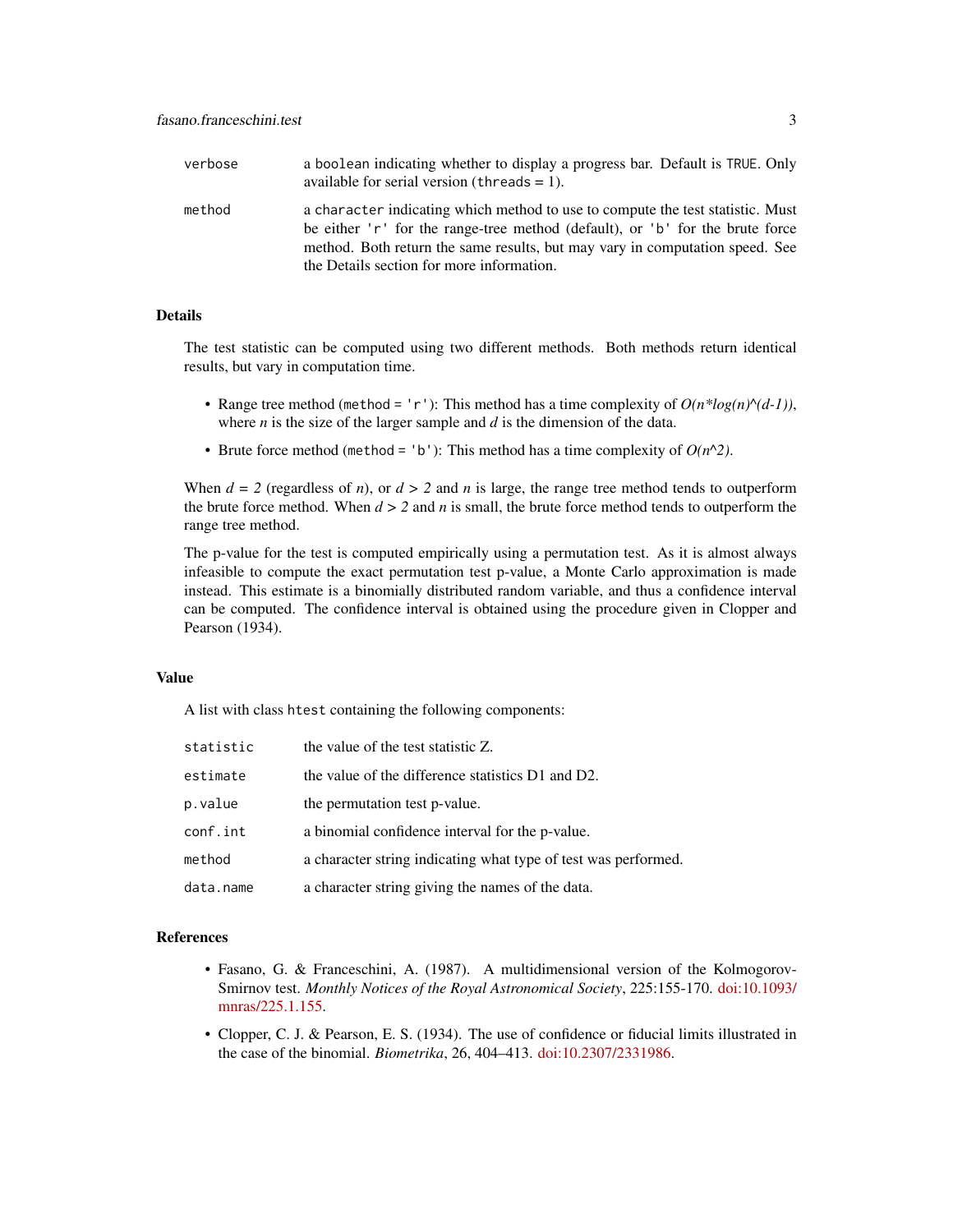#### Examples

```
set.seed(0)
```

```
# create 2-D samples using data frames
S1 \le data.frame(x = rnorm(n = 50, mean = 1, sd = 2),
                 y = \text{rnorm}(n = 50, \text{ mean} = 3, \text{ sd} = 1)S2 \le data.frame(x = rnorm(n = 150, mean = 1, sd = 2),
                 y = rnorm(n = 150, mean = 3, sd = 1)# perform test (serial version)
fasano.franceschini.test(S1, S2)
# perform test with more permutations
fasano.franceschini.test(S1, S2, nPermute = 200)
# set seed for reproducible p-value
fasano.franceschini.test(S1, S2, seed = \theta)
# change confidence level for p-value confidence interval
fasano.franceschini.test(S1, S2, p.conf.level = 0.99)
# perform test (parallel version, 2 threads)
## Not run:
fasano.franceschini.test(S1, S2, threads = 2)
## End(Not run)
# create 3-D mixed samples using matrices
S1 \le - cbind(rgamma(n = 43, shape = 2),
            rpois(n = 43, lambda = 5),
            rpois(n = 43, lambda = 3.5))
S2 \le - cbind(rgamma(n = 72, shape = 2),
            rpois(n = 72, lambda = 5),rpois(n = 72, lambda = 5))# perform test using range tree method
fasano.franceschini.test(S1, S2, seed = 0, method = 'r')
# perform test using brute force method
fasano.franceschini.test(S1, S2, seed = 0, method = 'b')
```